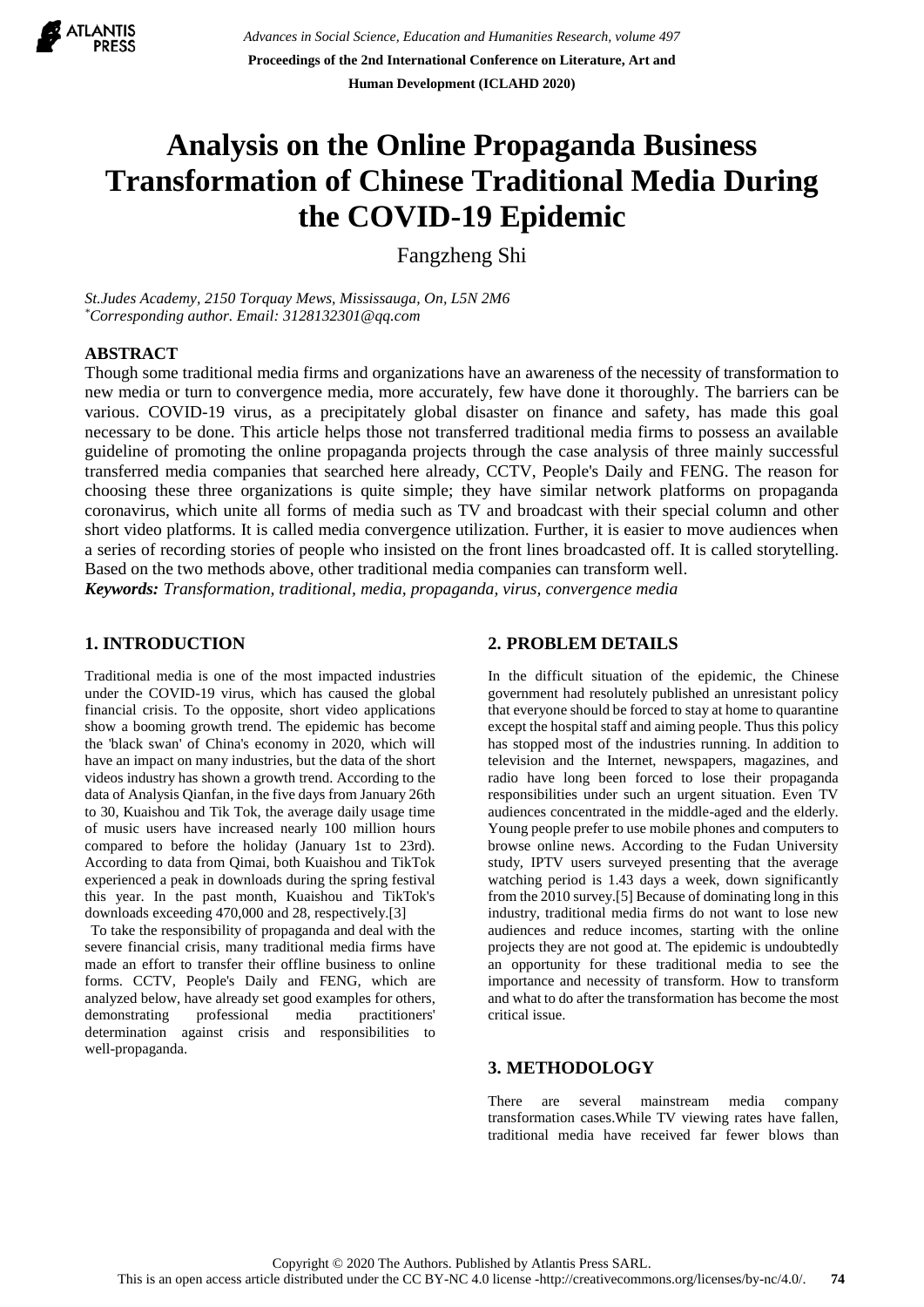television, so many media companies are ready to transform. The 2013 China Newspaper Mobile Communications Index Report, published by the people's net research institute, collected samples of 150 influential newspapers and 132 magazines in china; 149 of 150 newspapers opened Sina certified microblogs; 137 of which opened Tencent certified microblogs; 121 of which have WeChat certified public accounts,110 of which have an apple version APP, and 105 of which have an android APP, magazines are similar to this situation.[10] Though this data shows a significant tend of transform, the real problem is they were still losing their audiences because of the intense competition with newly generated companies, which are specialists in new media and network platforms. This comprehensive epidemic has played a driving role in this process. Some enterprises and institutions take the lead in setting an example, adding new media propaganda modules to become joint media publicity. They all played a mainstay in the epidemic campaign.

# *3.1. CCTV News and CCTV Video*

CCTV is China's most influential, authoritative and professional television media, as well as China's national media, playing an irreplaceable role in the propaganda of epidemic. Immediately after the central government order, it finished the task of tracking the number of infected people in real-time launched<sup>[7]</sup>. Since the outbreak of COVID-19, CCTV has continued to work on the virus's newest dynamics throughout the whole nation. Almost 100 news programs and special columns were produced during the period. In order to promote the influence of the propaganda, CCTV utilized a combination of new and traditional media forms. On January 20th, "News 1+1", one of the main TV programs of preventing the virus, broadcasted news about the coronavirus, the earliest information of the virus and substantiated it could be infected between humans, from then people started to pay attention to it.[7] Not only just "News 1+1" but also a series of other congener programs such as "Fighting Virus Together" were on broadcasting the latest situations as well as feasible ways to prevent and predict the appearance of viruses within a live stream connected to experts in their studios. Nanshan Zhong, Lanjuan Lee and other relatable medical researchers working on the front line have been frequenters of CCTV's every column of preventing the virus. Some of them tried to speak humorously to propagate methods of preventing and predicting while the situation being serious. Edited as short videos and then spread into all mainstream network platforms such as Weibo, WeChat and TikTok, those experts' speeches made them "internet famous." That is the new media functions. New media platforms such as "TouTiao Video" and official Weibo accounts and that of WeChat have helped the timely dissemination of epidemic information. So to news anchors, through short videos or live broadcasts, the timely spread of epidemic information with diversified information, act as "internet famous," recording vlog and short videos to interact well with the audience through those platforms.

## *3.2. People's Daily and Central Kitchen*

This is a media platform," in the organizational structure, People's Daily Central Kitchen thoroughly open and integrate the "newspaper, network, end, micro" of the interview, editing and technical force to achieve integration planning, integration collection, integration processing, integration dissemination ." Chen Yulin said.[11] People's Daily Central Kitchen is a complete and integrated system. Its aim is not to make news become a product of assembly line, but to give full play to the characteristics of news specialty of different media, realize individualized news production, and meet the individualized demand of news products ." In the epidemic, the Central Kitchen is a combination of China Railway and other transport agencies of 18 media studios to launch a "see, listen, feel" [6]as the publicity content's characteristics. As can be seen, the media record effective epidemic prevention measures and precautions in the form of short video; the media spread in the form of music and poetry recitation to resonate and record the storytelling, of small people feel the heart of the first line of protest posts.[6] Working together with the railway and hospital propaganda media to cover traffic conditions, people who can not go home during the epidemic can ensure their safety on the road and feel strong friendships from so many forms of media. No longer afraid of the hardships that may be encountered on the road.

# *3.3. Feng Media and Feng New Media Network Television*

Feng Satellite TV Media is one of the most prominent representatives of the transformation of newspaper and television broadcasting media in China. As early as 2005, it began the project operation of new media-founded Feng New Media, a media platform with video articles and news reports. It covers more than 20 fields of news reports and has set up a column for Phoenix TV programs, making it a large media organization. Feng Satellite TV has still maintained its multi-field and multi-report style. Not only did they launch a series of programs to promote the anti-epidemic in response to the call of the central government and the people of the whole nation, but they also invited experts in other fields for professional analysis. The impact of various areas and regions under the epidemic and possible future developments. "Secret and Great" was produced as a recoding of ordinary people who stayed on the front line to fight the virus and broadcast both in the Feng Website and the TV program. "Navigator" was produced to record the efforts those entrepreneurs and organizations have done to better people's lives and fight against it. For example, BGI Group, as one of the recorded firms, is specialized in the medical business, and they have done some crucial researches and inventions of preventing COVID-19.

And the same thing either happened to other big companies. Moreover, they invited experts to give a speech about a particular field's future progress under such a severe virus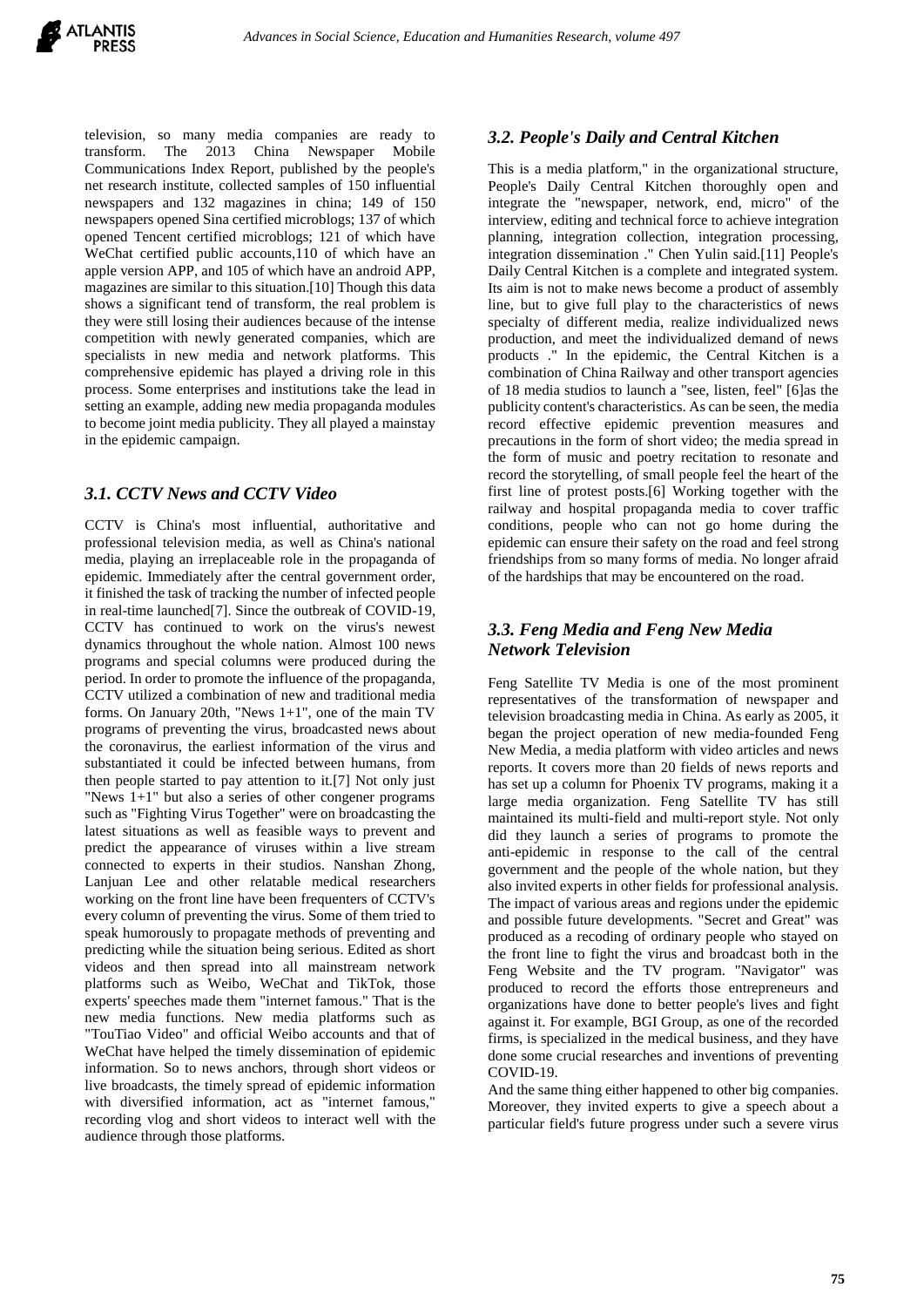

situation. Such as Professor Yugui Zhang, who is Dean of Shanghai International Finance and Trade College, was invited to talk about, in particular, the impact on the three major economic areas of the Yangtze River Delta, the Pearl River Delta, and the Beijing-Tianjin-Hebei region, which are the core area of China's economy, is a focus of the market and society. Feng website here helped move people through written forms. It further functions professionally on images and collections of both domestic news and abroad news, which brought the total pleasure of reading.

# **4. TRANSFORMATION STRATEGIES**

# *4.1. Build Their Own Media Joint Reporting Mechanism*

The 21st century is a significant era of network development. In the first ten years and twenty years of the beginning of the century, many countries have achieved rapid economic growth through the network. Many traditional businesses have also used the system to realize the transformation from entity to virtual. The epidemic has become the reason for the shift of traditional media, and with the leadership of several large enterprises, let the press people see the powerful influence after the change.

From the above three analysis cases, we can see the importance of media integration. Especially during the epidemic, when radio stations and newspapers almost stopped running the company, social networking platforms became the favourite access to information for young people and even middle-aged and older people. According to the shown data, middle-aged and older people have become the primary growth of short videos during the epidemic because of their children's recommendations.[5] Since the increasing network platform, the propaganda plate became one of the essential links. The transformation of traditional media into new media has some advantages over new media enterprises, which lies in its professionalism and authority. The basis of traditional media writing is that they have a real interview and experience of events. The editor of new media summarizes different articles and extracts a report of their own and attracts readers with novel titles. The latter writing style and style can be quickly learned and mastered, based on comparing traditional media writing skills and news accuracy and new speed.

Moreover, traditional media companies are more authoritative and correct in readers' minds than ordinary new media companies and will influence the audience.[2] As if CCTV, domestic is a household name of the authoritative television media, and when it launched the short video and professional articles on the network platform, it not only guaranteed the strength of communication but also guaranteed the depth of communication. Very good in the epidemic period to achieve broad public publicity.

# *4.2. Utilize Storytelling As the Method to Record*

Network platforms are becoming popular because of their "fragmented" reading and storytelling-featured contents.[8] Compared with the heyday of traditional media, people are no longer used to reading a large section of a professional and single style of reporting analysis as directly saying manner, thus only the addition of stories will make readers motivated to read. Those stories can better be events behind the report.[9] Dr. Nanshan Zhong, who is the hero of fighting the coronavirus, reported that he immediately went to Wuhan when he knew the virus happened there without any rest and stop. A large number of his stories were broadcasted as short videos or written articles; many people were moved. Such a news story can reflect a fact that through the form of storytelling, it expresses the depth of news events, enhances the reading, information and literary nature of news reports, and realizes the social value of news dissemination. The case analysis shows that CCTV, Feng New Media and People's Daily all added a large amount of small and trivial narration in news reports. Thus how to write a story is becoming the key point. Firstly, to express more details and emotions of the facty events.

American scholar Robert Hilliard believes that a fair and complete news story should be similar to a dramatic performance, "there must be obvious contradictions in the story," "keep a sense of liveness and tension in the story at all times," and "provide readers with any possible details."[9] Plots and conflicts are attractions to audiences; most of attractive articles possess both of them. To achieve more story's value on this basis, otherwise, the news that is plain and straightforward and has no twists and turns will be unwilling for the audience to spend time reading.

Secondly, people in events is the writing basis. Each event is happened based on people, thus focus on details of characters in a story could be essential. Establishing the images and corresponding points of the characters in the story, and striving to explore the factors of human nature and human affection in the news facts and the relationship between people are the main focuses. The storytelling of news writing is mainly manifested in the concrete story characteristics it produces: vivid, tortuous, and fascinating, but news writing cannot be rendered as useful as works of art. To find the cause, process, and ending of the story in the news, the most important thing is to dig out the fun or artificially create interest in news writing, which requires specific skills.

# **5. CONCLUSION**

The new coronavirus has become a disaster in 2020; in the case of the hit, the trend of traditional media to new media has become very obvious and necessary. Although there have been a number of magazines, newspapers and broadcasters have started to promote their online